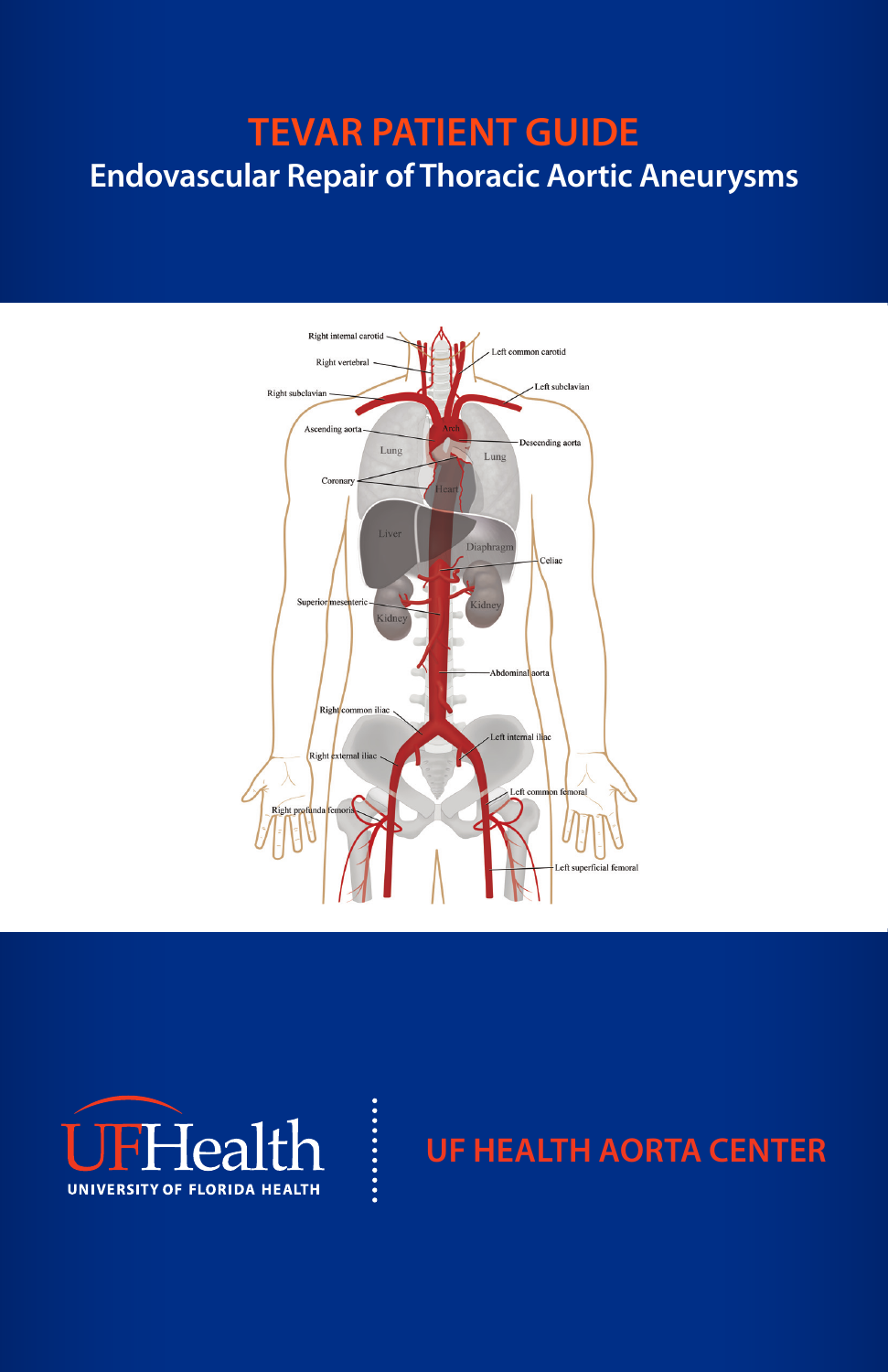## **INTRODUCTION**

You have been diagnosed with a thoracic aortic aneurysm. It is common for these aneurysms to have no symptoms, therefore you may feel well. These aneurysms can be a very serious health risk depending on the size and location within the thoracic aorta. An aneurysm has the potential to either rupture (burst) or dissect (layers of the aortic wall separate), which can be threatening. However when detected in a timely manner, aneurysms can be treated effectively.

Given the anatomy and configuration of your aneurysm and your overall health, an endovascular repair of your thoracic aortic aneurysm is the best treatment for you. Since this is a complex procedure, we've provided this guide to help you understand what you can expect with your procedure and recovery. If you have questions about the information you read or about your condition, please talk with your physician.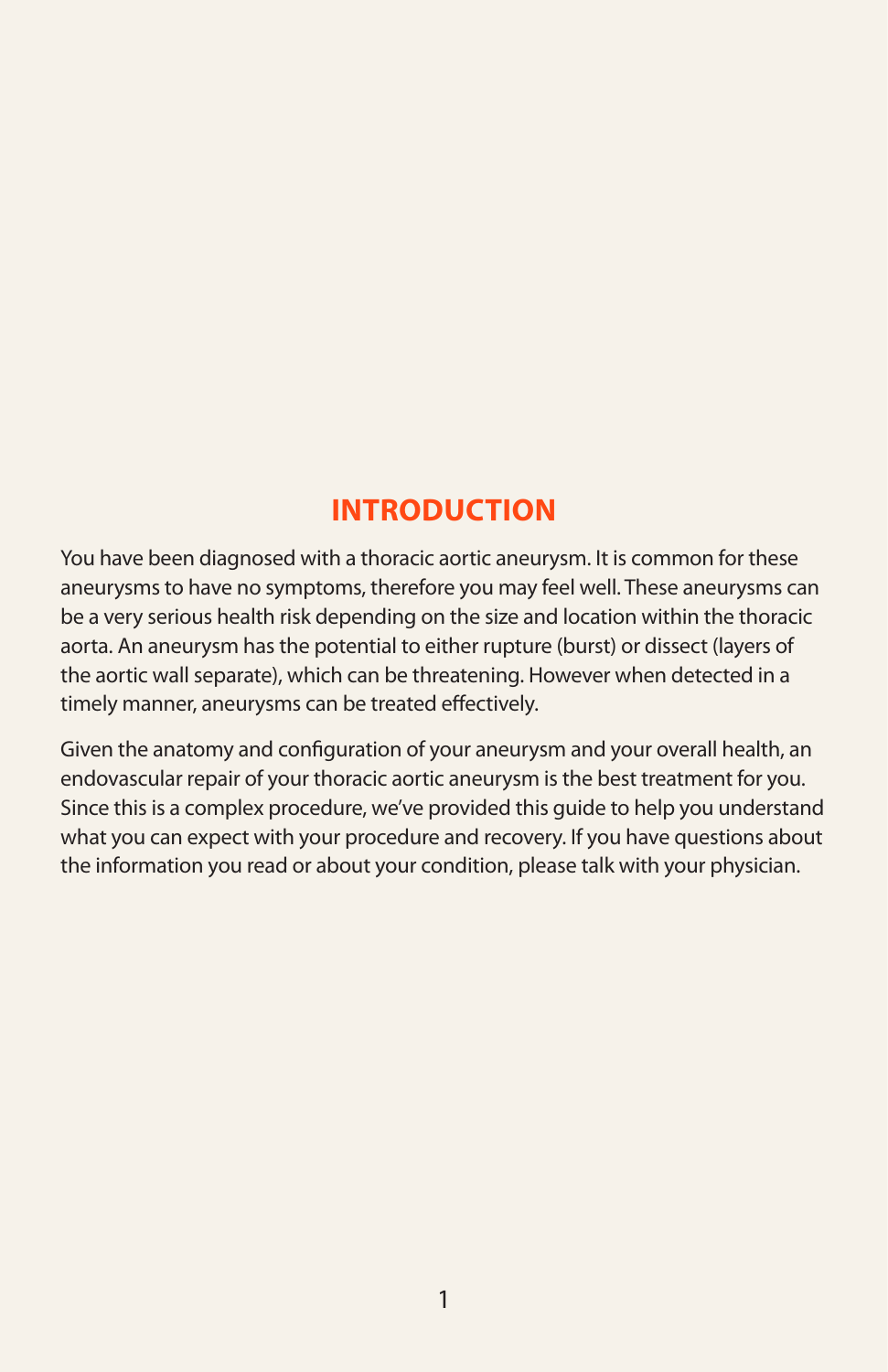# **WHAT IS A THORACIC AORTIC ANEURYSM?**

A thoracic aortic aneurysm is a bulging in the portion of the aorta located in the chest that is caused by the pressure of blood pumping through areas where the wall of the aorta has weakened. Thoracic aortic aneurysms can develop in any segment of the thoracic aorta, including your aortic root, ascending aorta, aortic arch and descending thoracic aorta (Figure 1). The descending thoracic aorta is the most common location for a thoracic aortic aneurysm to form, followed by the ascending aorta and lastly the aortic arch.



# **WHAT CAUSES A THORACIC AORTIC ANEURYSM?**

While aneurysms can occur due to several different causes, the most common cause is atherosclerosis (plaque build-up within the arterial wall). Over time, this plaque can cause the walls of the aorta to become stiff and weak, creating the potential for an aneurysm to form.

#### **Some factors that increase your risk for atherosclerosis are:**

- Smoking
- $\blacktriangleright$  High blood pressure
- High cholesterol
- $\blacktriangleright$  Being overweight
- A family history of cardiovascular disease

#### **Other factors that increase your risk for developing a thoracic aortic aneurysm are:**

- Age (greater than 55)
- Gender (occurrence in males is more prevalent than females)
- **Family history of aneurysms (please ask your physician about screening** of family members)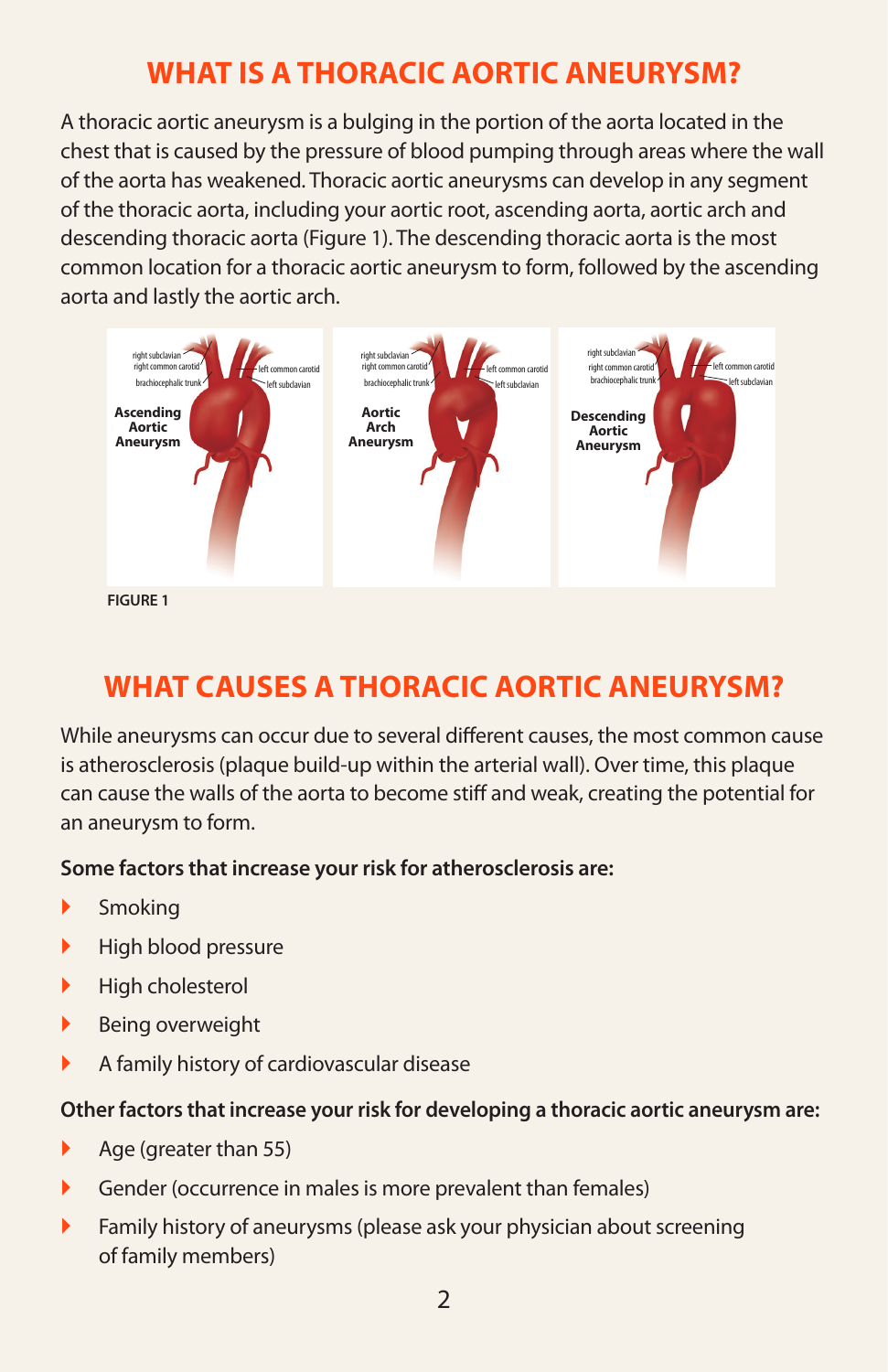### **WHAT CAUSES A COMPLEX AORTIC ANEURYSM?** *(CONTINUED)*

- **Diabetes**
- Genetic disorders that affect connective tissue, such as Marfan syndrome, Ehlers-Danlos syndrome, Loeys-Dietz syndrome
- $\blacktriangleright$  Infections, such as syphilis or tuberculosis

# **WHAT ARE THE SYMPTOMS OF A THORACIC AORTIC ANEURYSM?**

It is common for thoracic aortic aneurysms to form without symptoms. Over half of patients do not experience symptoms. **For those who do experience symptoms, the following can be warning signs of a thoracic aortic aneurysm:**

- ▶ Chest or back pain
- $\blacktriangleright$  Pain in the jaw, neck and/or upper back
- **Coughing or shortness of breath**
- **Hoarseness caused by pressure on the vocal cords**
- Difficulty swallowing caused by pressure on the esophagus

## **TREATMENT**

Treatment options for thoracic aortic aneurysms vary and include medical management (monitoring the aneurysm while controlling blood pressure), open surgery and catheter-based endovascular repair.



Endovascular repair

Your health care provider has recommended an endovascular repair. This is a minimally invasive procedure and when performed to repair a thoracic aortic aneurysm, it is known as a TEVAR, or Thoracic Endovascular Aortic Repair. For this procedure, small incisions are made in your groin. Long, thin tubes known as catheters are guided through using an X-ray to obtain real-time images and a stent graft is inserted where the aneurysm is located (Figure 2).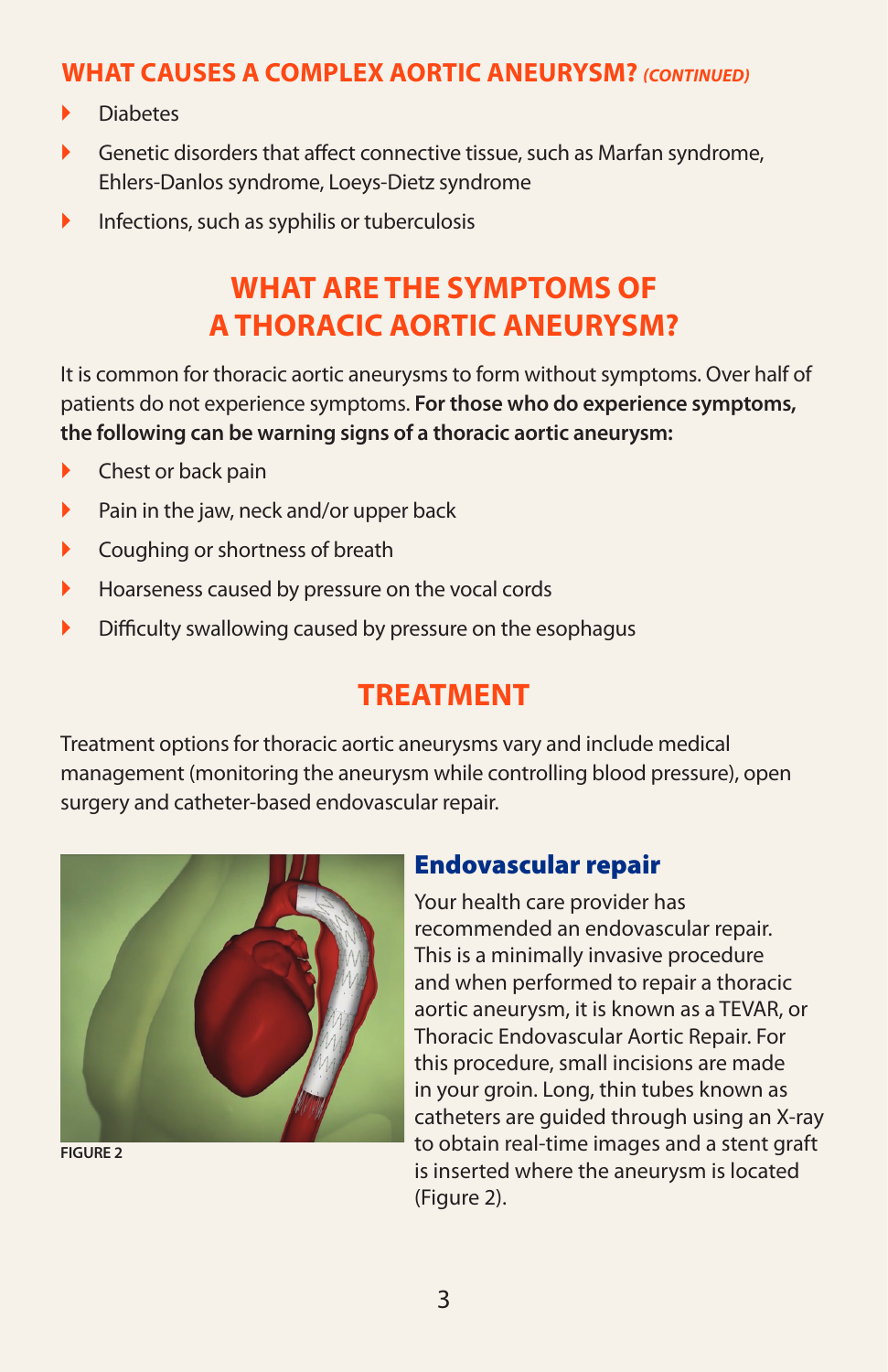### **TREATMENT** *(CONTINUED)*

The stent graft is positioned such that it realigns the weakened blood vessel and prevents the aneurysm from rupturing. Over time, your aorta will shrink back to its normal size.

### **Before the procedure**

#### **Here are some tips and information that will help your procedure be as successful as possible:**

- The evening before your surgery, you may eat a normal dinner. However, you cannot eat or drink anything, including water, gum or hard candy, beginning at midnight prior to your operation.
- **Bring a list of your current medications that includes the names, dosages and** how often you take them.
- $\blacktriangleright$  Talk to your physician about possible drug interactions. If you are taking anticoagulant (blood-thinning) medication, such as Warfarin, Coumadin or antiplatelet medication such as Plavix, or Aspirin, you may be asked to stop taking them because they make it more difficult for your blood to clot.
- **Talk to your health care provider about which medications you should stop and** for how long. You should also ask your health care provider which medications you should still take on the day of your surgery.
- $\blacktriangleright$  You will be given a special soap to wash with the day before your surgery, which decreases bacteria on your skin and may help reduce the risk of infection after your procedure.
- For the comfort and safety of all patients, UF Health requests that you do not bring jewelry, valuables, electric appliances (hair dryer, shaver, heating pads, etc.), food or medications with you on the day of your procedure.
- Shortly before your scheduled time of surgery, you will be taken to the pre-op care unit. An intravenous, or IV, line may be started before the procedure to provide fluid and any pre-op medications you have not yet received.
- Before going to the operating room, remove all jewelry, including rings. You may wear your glasses/contacts, dentures and/or hearing aids until you go to surgery so you can communicate with members of the team in the preparation area. Prior to going to the operating room, your pre-op nurse will give these items to your family until you need them during recovery.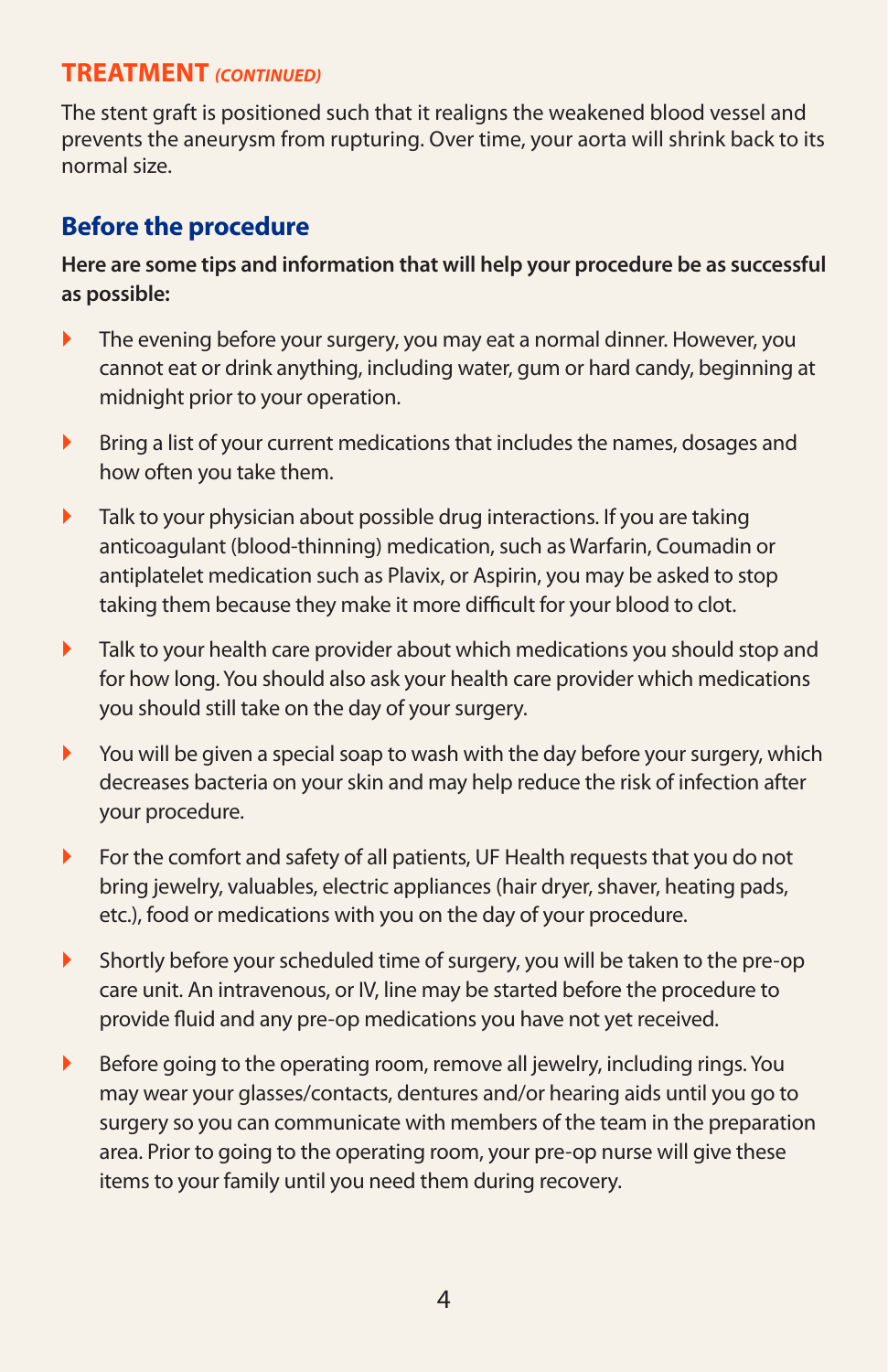## **Procedure**

General anesthesia is used so you will be asleep during the procedure. To prevent spinal cord ischemia (paralysis) by decreasing spinal cord pressure, a spinal drain may be placed in your back if indicated.

Incisions will be created in both your right and left groin. Using wires and catheters, the aorta will be accessed through these small incisions. X-rays will be taken using a special contrast dye that helps visualize blood vessels (Figure 3). Under this direct visualization, a stent graft is guided over the wires into the aorta. Then it is positioned and deployed to cover and exclude the aortic aneurysm.



### **FIGURE 3**

## **After the procedure**

You will be taken to the intensive care unit, or ICU. Once you are medically ready, typically after one or two days, you will move to a medical-surgical unit. You are asked to lay flat in bed until the spinal drain has been discontinued, usually 24 hours after your procedure. When you are tolerating a diet and able to walk, you may leave the hospital two to five days after the endovascular repair.

**There are risks associated with every procedure. Those specific to this operation include, but are not limited to:** 

- **Weakness or complete paralysis of legs**
- **Transient issues with the kidneys secondary to the dye (contrast)**
- **Endoleak (poor seal/apposition of the graft to the arterial wall)**
- **Infection of the groin incision**
- **Bleeding**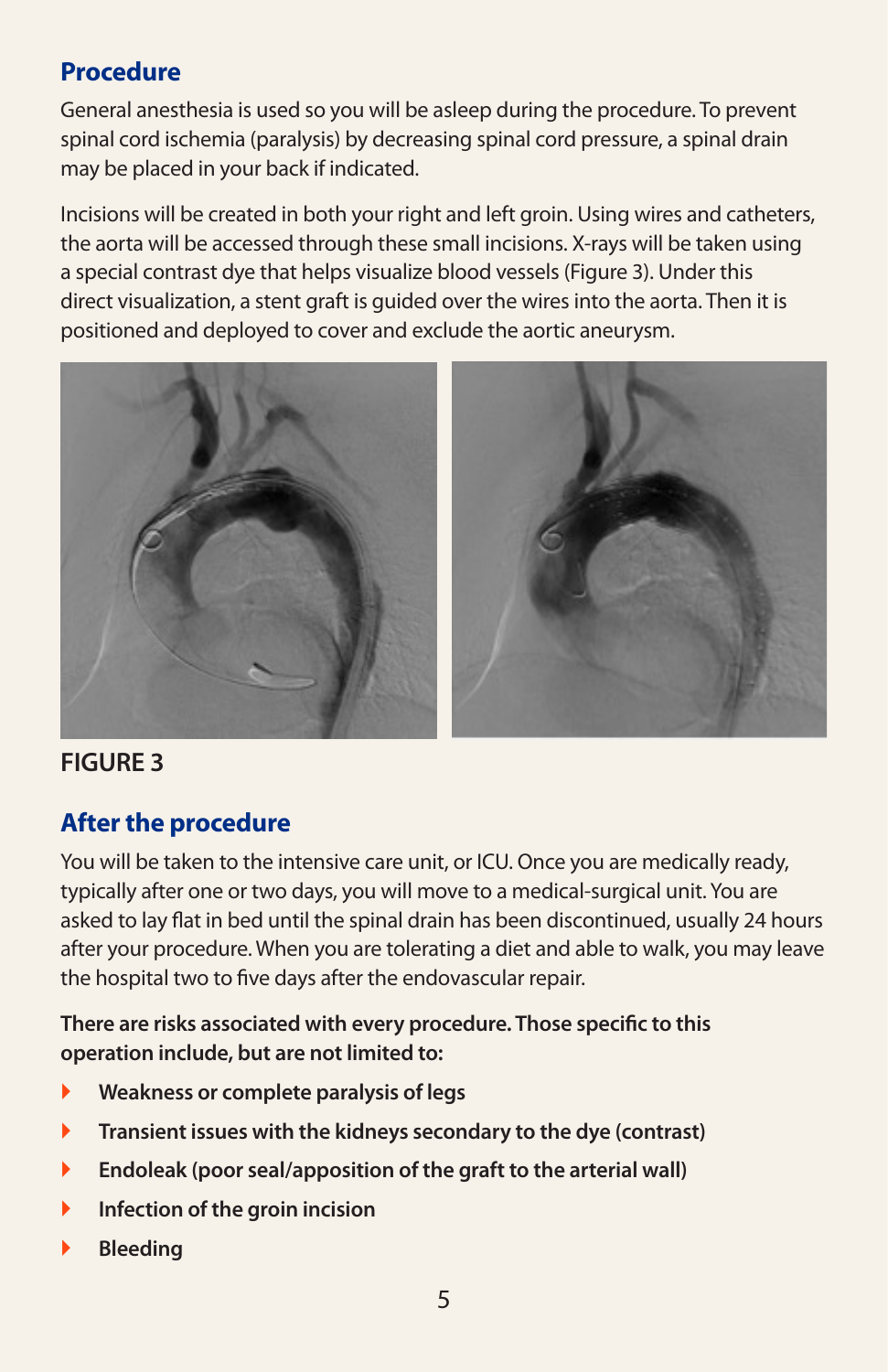#### **Post-operative care**

For two weeks after the endovascular repair, you should not lift anything that weighs more than five to 10 pounds. If you are taking narcotic medications, do not drive or operate heavy machinery as these medications can impair judgment. You may shower and let soap and water run over your incisions, but must pat them dry afterwards. You may return to work when you are cleared by your doctor.

Check your incision daily for signs of infection (redness, increased tenderness, warmth or swelling). If you develop sudden shortness of breath or chest pain, or if you notice changes in color, sensation or strength in your legs, please seek medical attention immediately.

### **Follow-up**

Over time, stent grafts may have problems such as kinking, migration or leakage and you may or may not experience symptoms. Therefore, you will need lifelong routine surveillance with CT scans. Most problems seen after repair can be managed with endovascular techniques.

At the time of discharge, you will be provided an appointment at one month and six months from the date of repair with a repeat CT scan to evaluate the stent graft and remodeling of the aorta around the graft. After that, follow-up is typically done yearly. It is crucial that you are compliant with the follow-up plan provided to you to ensure the most successful outcome after your procedure.

*We look forward to caring for you. Our top priority is to make your procedure with us successful and as easy and comfortable as possible.*